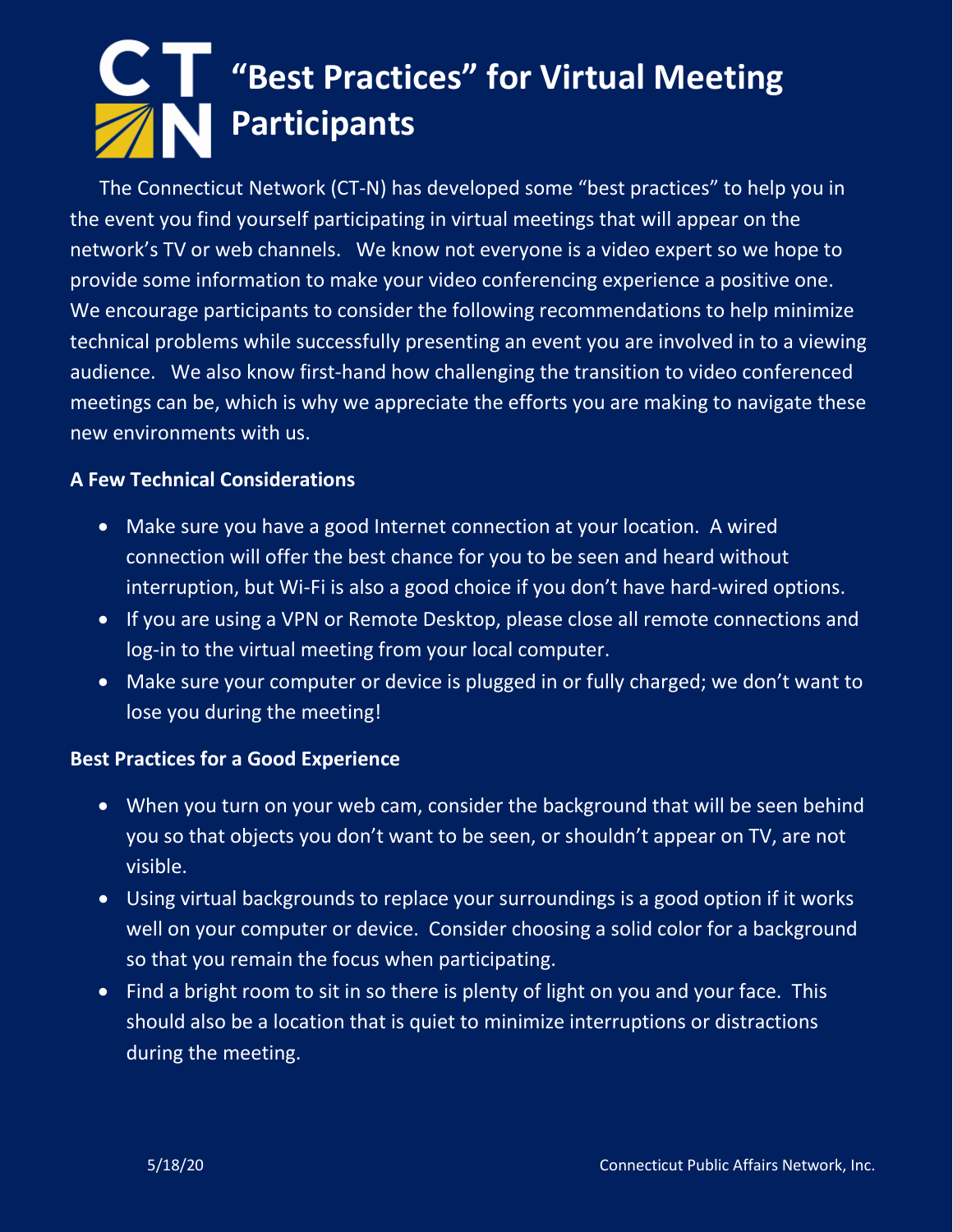# **"Best Practices" for Virtual Meeting Participants**

- If you have a window behind you, please close the blinds/curtains to help the web cam obtain a proper exposure of you. Consider a different location if you can't control a bright light in your background.
- We encourage using a desktop or laptop computer when participating in a virtual meeting but if you have to use a mobile device please orient the device horizontally, not vertically, and place it on a solid surface rather than holding it in your hand.



- You should try to be eye-level with the web cam so that you are not looking up or looking down at the camera. Using books or reams of paper to raise your computer or device will help you accomplish this.
- When framing yourself in a web cam please be aware of how you appear following these examples:



- Please turn down any other audio sources in the room including CT-N on your TV or computer to avoid audio delay issues during the meeting.
- For the best audio experience, wear a pair of earbuds that have a built-in microphone. This will help you hear meeting participants more clearly and sound clear to others in the meeting.
- You should keep your microphone muted until you are called upon to speak.

### **Other Considerations**

• You should introduce yourself the first time you speak and try to identify yourself every time thereafter in case your video box is off-screen or you are participating without a web cam.